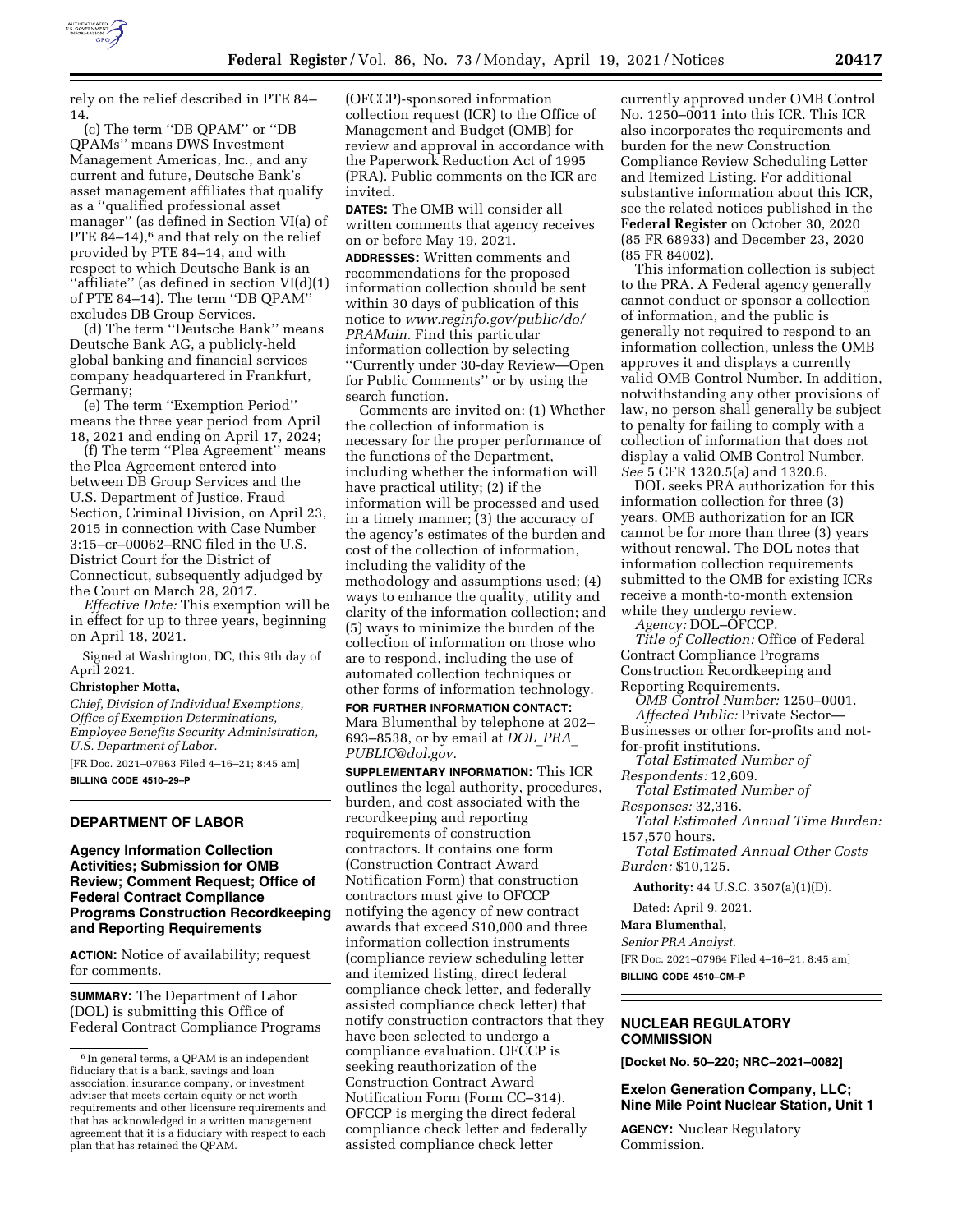### **ACTION:** Exemption; issuance.

**SUMMARY:** The U.S. Nuclear Regulatory Commission (NRC) has issued an exemption in response to a September 11, 2020, request from Exelon Generation Company, LLC (Exelon), to allow Exelon to submit a subsequent license renewal application for Nine Mile Point Nuclear Station, Unit 1, at least 3 years prior to the expiration of the existing license and, if it is found sufficient, still receive timely renewal protection.

**DATES:** The exemption was issued on April 9, 2021.

**ADDRESSES:** Please refer to Docket ID NRC–2021–0082 when contacting the NRC about the availability of information regarding this document. You may obtain publicly available information related to this document using any of the following methods:

• *Federal Rulemaking website:* Go to *<https://www.regulations.gov>* and search for Docket ID NRC–2021–0082. Address questions about Docket IDs in *Regulations.gov* to Stacy Schumann; telephone: 301–415–0624; email: *[Stacy.Schumann@nrc.gov.](mailto:Stacy.Schumann@nrc.gov)* For technical questions, contact the individual listed in the **FOR FURTHER INFORMATION CONTACT** section of this document.

• *NRC's Agencywide Documents Access and Management System (ADAMS):* You may obtain publicly available documents online in the ADAMS Public Documents collection at *[https://www.nrc.gov/reading-rm/](https://www.nrc.gov/reading-rm/adams.html)  [adams.html.](https://www.nrc.gov/reading-rm/adams.html)* To begin the search, select ''Begin Web-based ADAMS Search.'' For problems with ADAMS, please contact the NRC's Public Document Room (PDR) reference staff at 1–800–397–4209, 301– 415–4737, or by email to *[pdr.resource@](mailto:pdr.resource@nrc.gov) [nrc.gov.](mailto:pdr.resource@nrc.gov)* The ADAMS accession number for each document referenced (if it is available in ADAMS) is provided the first time that it is mentioned in this document.

• *Attention:* The PDR, where you may examine and order copies of public documents, is currently closed. You may submit your request to the PDR via email at *[pdr.resource@nrc.gov](mailto:pdr.resource@nrc.gov)* or call 1–800–397–4209 or 301–415–4737, between 8:00 a.m. and 4:00 p.m. (EST), Monday through Friday, except Federal holidays.

# **FOR FURTHER INFORMATION CONTACT:**

Michael L. Marshall Jr., Office of Nuclear Reactor Regulation, U.S. Nuclear Regulatory Commission, Washington, DC 20555–0001; telephone: 301–415–2871, email:

*[Michael.Marshall@nrc.gov.](mailto:Michael.Marshall@nrc.gov)* 

**SUPPLEMENTARY INFORMATION:** The text of the exemption is attached.

Dated: April 13, 2021. For the Nuclear Regulatory Commission.

# **Michael L. Marshall,**

*Senior Project Manager, Plant Licensing Branch I, Division of Operating Reactor Licensing, Office of Nuclear Reactor Regulation.* 

### **Attachment—Exemption**

### **NUCLEAR REGULATORY COMMISSION**

**Docket No. 50–220** 

**Exelon Generation Company, LLC** 

# **Nine Mile Point Nuclear Station, Unit 1**

#### **Exemption**

### **I. Background**

Exelon Generation Company, LLC (Exelon, the licensee), is the holder of Renewed Facility Operating License No. DPR–63 which authorizes operation of the Nine Mile Point Nuclear Station (Nine Mile Point), Unit 1, a boilingwater reactor located in Scriba, New York (6 miles northeast of Oswego, New York). The license provides, among other things, that the facility is subject to all rules, regulations, and orders of the U.S. Nuclear Regulatory Commission (NRC, Commission) now or hereafter in effect. The current operating license for Nine Mile Point, Unit 1, expires on August 22, 2029.

By letter dated September 11, 2020 (Agencywide Documents Access and Management System (ADAMS) Accession No. ML20255A001), Exelon requested an exemption that would allow submittal of a subsequent license renewal application (SLRA) for Nine Mile Point, Unit 1, at least 3 years prior to the expiration of the existing license and, if the NRC finds the application sufficient for docketing, to still receive timely renewal protection under title 10 of the *Code of Federal Regulations* (10 CFR) Part 2, Section 2.109(b). Pursuant to 10 CFR 2.109(b), the NRC provides timely renewal protection to licensees that submit a sufficient license renewal application at least 5 years before the expiration of the existing license.

#### **II. Request/Action**

Under 10 CFR 54.17(a), the NRC requires that the filing of an application for a renewed license be in accordance with, among other regulations, 10 CFR 2.109(b). In turn, 10 CFR 2.109(b) states ''If the licensee of a nuclear power plant licensed under 10 CFR 50.21(b) or 50.22 files a sufficient application for renewal of either an operating license or a combined license at least 5 years before the expiration of the existing license, the existing license will not be deemed to have expired until the application has been finally determined.'' In its letter

dated September 11, 2020, Exelon requested an exemption from 10 CFR 54.17(a) to allow Exelon to submit its SLRA for Nine Mile Point, Unit 1, at least 3 years prior to the expiration of the existing license and still receive timely renewal protection under 10 CFR 2.109(b).

#### **III. Discussion**

Under 10 CFR 54.15, exemptions from the requirements of Part 54 are governed by 10 CFR 50.12. Pursuant to 10 CFR 50.12, the Commission may, upon application by any interested person or upon its own initiative, grant exemptions from the requirements of 10 CFR part 50 when (1) the exemptions are authorized by law, will not present an undue risk to public health or safety, and are consistent with the common defense and security; and (2) special circumstances are present, as defined in 10 CFR 50.12(a)(2). In its application, Exelon stated that three special circumstances apply to its request. The three special circumstances that Exelon included in its request are:

(1) The special circumstance in 10 CFR 50.12(a)(2)(ii) states, ''[a]pplication of the regulation in the particular circumstances would not serve the underlying purpose of the rule or is not necessary to achieve the underlying purpose of the rule;''

(2) The special circumstance in 10 CFR  $50.12(a)(2)(iii)$  states, ''[c]ompliance would result in undue hardship or other costs that are significantly in excess of those contemplated when the regulation was adopted, or that are significantly in excess of those incurred by others similarly situated;''

(3) The special circumstance in 10 CFR  $50.12(a)(2)(vi)$  states, "[t]here is present other material circumstance not considered when the regulation was adopted for which it would be in the public interest to grant an exemption.''

#### *A. The Exemption Is Authorized by Law*

This exemption would allow Exelon to submit a sufficient SLRA for Nine Mile Point, Unit 1, at least 3 years prior to the expiration of its existing license and still receive timely renewal protection under 10 CFR 2.109(b). Section 2.109 implements Section 9(b) of the Administrative Procedure Act (APA), 5 U.S.C. 558(c), which states:

When the licensee has made timely and sufficient application for a renewal or a new license in accordance with agency rules, a license with reference to an activity of a continuing nature does not expire until the application has been finally determined by the agency.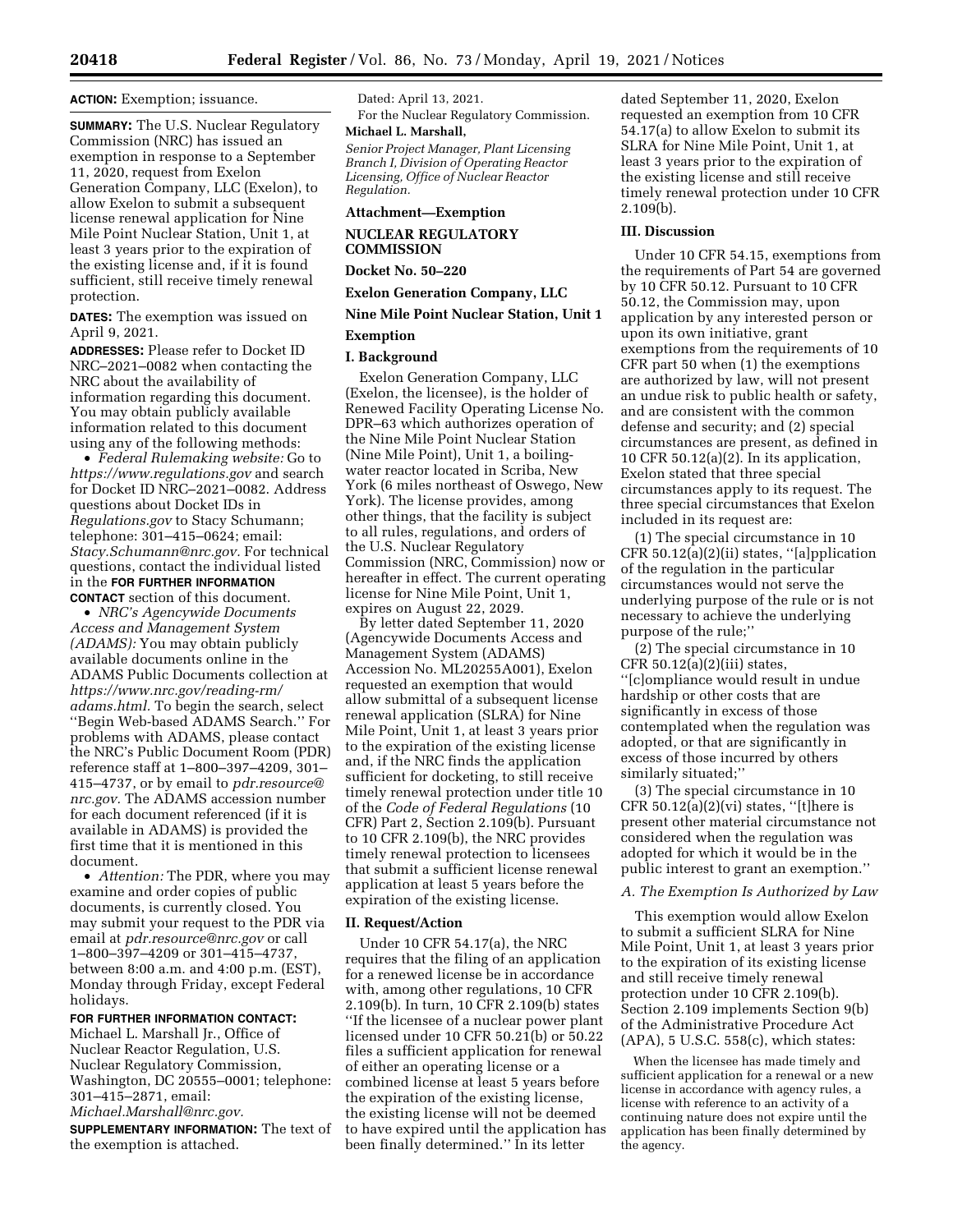The 5-year time period specified in 10 CFR 2.109 is the result of a discretionary agency rulemaking under Sections 161 and 181 of the Atomic Energy Act of 1954, as amended, and not required by the APA. As stated above, 10 CFR 54.17(a) requires that the filing of an application for a renewed license be in accordance with, among other regulations, 10 CFR 2.109(b). In addition, 10 CFR 54.15 allows the NRC to grant exemptions from the requirements of 10 CFR part 54. The NRC has determined that granting this exemption will not result in a violation of the Atomic Energy Act of 1954, as amended, the APA, or the NRC's regulations. Therefore, the exemption is authorized by law.

### *B. The Exemption Presents No Undue Risk to Public Health and Safety*

The requested exemption to allow a 3 year time period, rather than the 5 years specified in 10 CFR 2.109(b), for Exelon to submit a sufficient SLRA and receive timely renewal protection is a scheduling change. The action does not change the manner in which the plant operates and maintains public health and safety because no additional changes are made as a result of the action. The NRC expects that a period of 3 years provides sufficient time for the NRC to perform a full and adequate safety and environmental review, and for the completion of the hearing process. Pending final action on the SLRA, the NRC will continue to conduct all regulatory activities associated with licensing, inspection, and oversight, and will take whatever action may be necessary to ensure adequate protection of the public health and safety. The existence of this exemption does not affect NRC's authority, applicable to all licenses, to modify, suspend, or revoke a license for cause, such as a serious safety concern. Based on the above, the NRC finds that the action does not cause undue risk to public health and safety.

### *C. The Exemption Is Consistent With the Common Defense and Security*

The requested exemption to allow for a timely renewal protection deadline of at least 3 years instead of 5 years is a scheduling change. The exemption does not change any site security matters. Therefore, the NRC finds that the action is consistent with the common defense and security.

### *D. Special Circumstances*

The purpose of 10 CFR 2.109(b), as it is applied to nuclear power reactors licensed by the NRC, is to implement the ''timely renewal'' provision of

Section 9(b) of the APA, 5 U.S.C. 558(c), which states:

When the licensee has made timely and sufficient application for a renewal or a new license in accordance with agency rules, a license with reference to an activity of a continuing nature does not expire until the application has been finally determined by the agency.

The underlying purpose of this ''timely renewal'' provision in the APA is to protect a licensee who is engaged in an ongoing licensed activity and who has complied with agency rules in applying for a renewed or new license from facing license expiration as the result of delays in the administrative process.

On December 13, 1991, the NRC published the final license renewal rule, 10 CFR part 54, with associated changes to 10 CFR parts 2, 50, and 140, in the **Federal Register** (56 FR 64943). The statement of considerations discussed the basis for establishing the latest date for filing license renewal applications and the timely renewal doctrine (56 FR 64962). The statement of considerations stated that:

Because the review of a renewal application will involve a review of many complex technical issues, the NRC estimates that the technical review would take approximately 2 years. Any necessary hearing could likely add an additional year or more. Therefore, in the proposed rule, the Commission modified § 2.109 to require that nuclear power plant operating license renewal applications be submitted at least 3 years prior to their expiration in order to take advantage of the timely renewal doctrine.

No specific comment was received concerning the proposal to add a 3-year provision for the timely renewal provision for license renewal. The current regulations require licensees to submit decommissioning plans and related financial assurance information on or about 5 years prior to the expiration of their operating licenses. The Commission has concluded that, for consistency, the deadline for submittal of a license renewal application should be 5 years prior to the expiration of the current operating license. The timely renewal provisions of § 2.109 now reflect the decision that a 5-year time limit is more appropriate.

Thus, the NRC originally estimated that 3 years was needed to review a renewal application and to complete any hearing that might be held on the application. The NRC changed its original deadline from 3 years to 5 years to have consistent deadlines for when licensees must submit their decommissioning plans and related financial assurance information and when they must submit their license renewal application to receive timely renewal protection.

Application of the 5-year period in 10 CFR 2.109(b) is not necessary to achieve the underlying purpose of the timely renewal provision in the regulation if Exelon files a sufficient Nine Mile Point, Unit 1, SLRA at least 3 years prior to expiration of the license. The NRC's current schedule for review of SLRAs is to complete its review and make a decision on issuing the renewed license within 18 months of receipt if there is no hearing. If a hearing is held, the NRC's model schedule anticipates completion of the NRC's review and of the hearing process, and issuance of a decision on the license renewal application within 30 months of receipt.

However, it is recognized that the estimate of 30 months for completion of a contested hearing is subject to variation in any given proceeding. A period of 3 years (36 months), nevertheless, is expected to provide sufficient time for performance of a full and adequate safety and environmental review, and completion of the hearing process. Meeting this schedule is based on a complete and sufficient application being submitted and on the review being completed in accordance with the NRC's established license renewal review schedule.

Based on the above, the NRC finds that the special circumstance of 10 CFR 50.12(a)(2)(ii) is present in the particular circumstance of Nine Mile Point, Unit 1.

In addition, the NRC finds that the special circumstance of 10 CFR 50.12(a)(2)(iii) is present in the circumstances of Nine Mile Point, Unit 1. Compliance with § 2.109(b) would result in undue hardship or other costs that are significantly in excess of those contemplated when the regulation was adopted. In its application, Exelon stated that the decision to continue power operation at Nine Mile Point, Unit 1, depended on economic and legislative factors that evolved in a way that did not permit the preparation and submission of an SLRA 5 years prior to the license expiration date. Exelon further stated that if the exemption is not granted, and it submits its SLRA less than 5 years before license expiration, then Exelon would face the risk of being forced to shut down if the application is not approved before the current license expires. The impact of changes in economic and legislative conditions on licensees' decisions to pursue license renewal was not a factor considered at the time the timely renewal rule was issued. The NRC therefore finds that the special circumstance of 10 CFR 50.12(a)(2)(iii) also is present. Because the NRC staff finds that special circumstances exist under 10 CFR 50.12(a)(2)(ii) and 10 CFR 50.12(a)(2)(iii), the NRC staff did not consider whether special circumstances